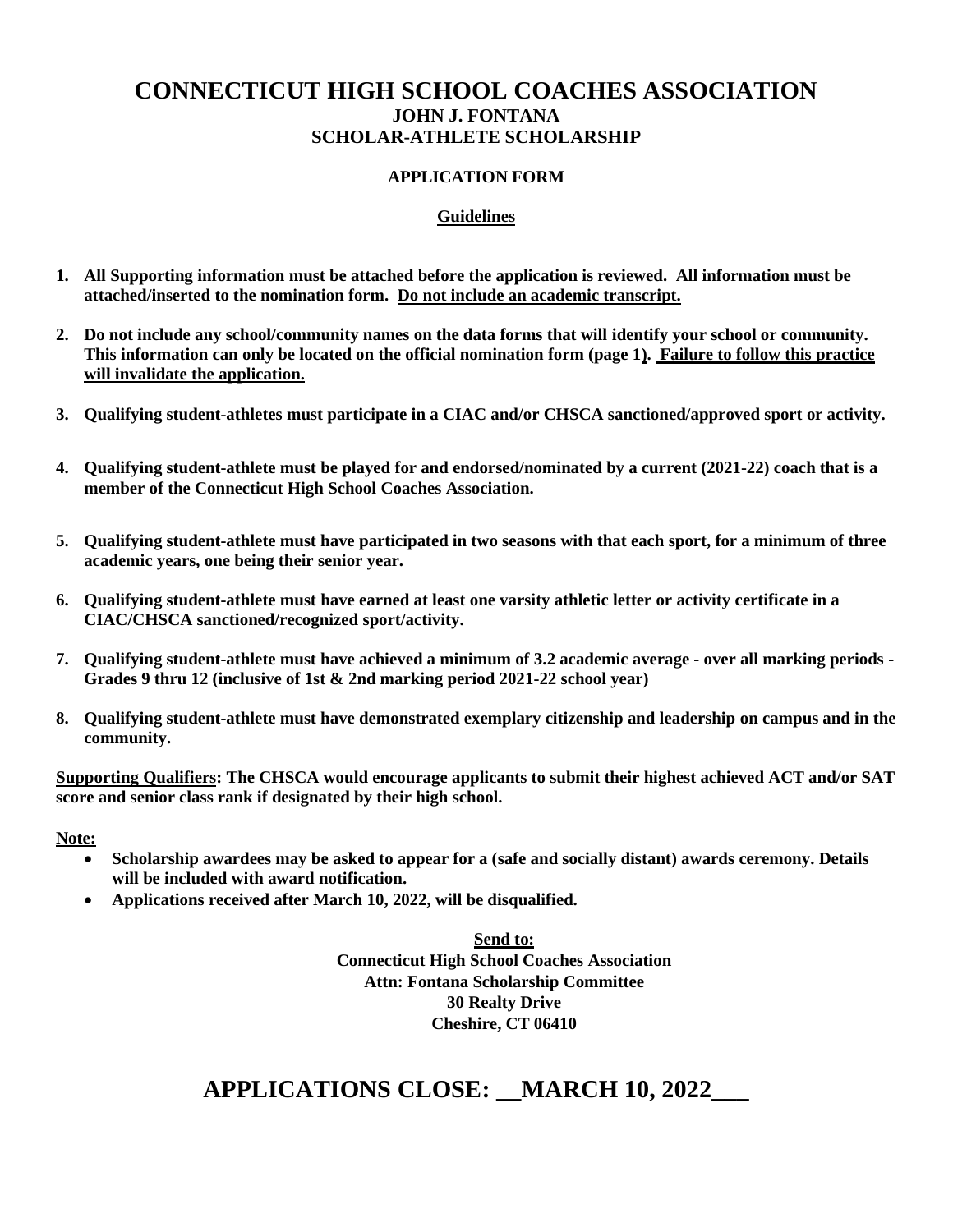# **Connecticut High School Coaches Association**

# John J. Fontana Scholar-Athlete Scholarship

### **APPLICATION**

| <b>Personal Information</b>               |                        |
|-------------------------------------------|------------------------|
|                                           | Name of Nominee        |
|                                           |                        |
|                                           |                        |
|                                           |                        |
|                                           |                        |
|                                           |                        |
|                                           |                        |
|                                           |                        |
| <b>CHSCA Coach Endorsement/Nomination</b> |                        |
|                                           |                        |
|                                           |                        |
|                                           |                        |
|                                           |                        |
| <b>School Administration - Validation</b> |                        |
| (Print Name)                              |                        |
| Signature                                 | Date                   |
| (Print Name)                              |                        |
|                                           | $\Gamma$ Date $\Gamma$ |
|                                           |                        |
| (Print Name)                              | Date                   |
|                                           |                        |
| # $\qquad \qquad$ G. $\qquad \qquad$      | Page 1                 |
| $1 - 22$                                  |                        |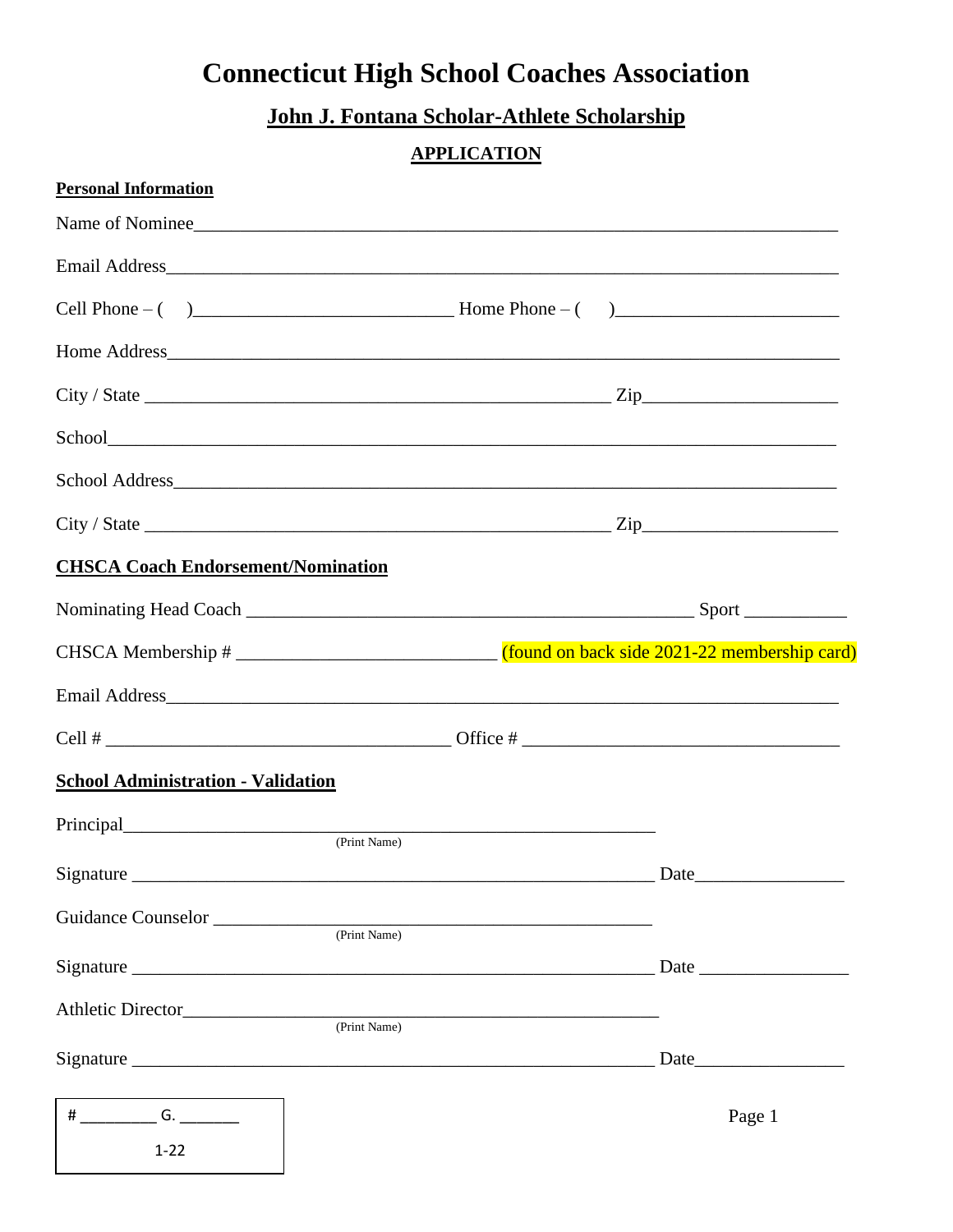# **CHSCA**

#### **Scholarship Data Form**

| <b>Academic</b> |                              |      |                    |     |      |       |
|-----------------|------------------------------|------|--------------------|-----|------|-------|
|                 | Class Rank #                 |      |                    | GPA | on a | Scale |
|                 | <b>Supporting Qualifier:</b> |      |                    |     |      |       |
|                 |                              |      |                    |     |      |       |
| <b>SAT</b>      | <b>EBRW</b>                  | Math | <b>Total Score</b> |     |      |       |

**Athletic Participation** - Must be a CIAC and/or CHSCA interscholastic recognized sport/activity. The nominee must have participated in two seasons with that each sport, for a minimum of three academic years, one being their senior year.

| Sport / Activity |                 | <b>Grade of Participation</b><br>(Circle Grade(s) Participated) | Varsity Letter<br>(Write Yes or No) |                  |  |
|------------------|-----------------|-----------------------------------------------------------------|-------------------------------------|------------------|--|
|                  | Qth             |                                                                 | $10^{th}$ $11^{th}$ $12^{th}$       |                  |  |
| 2.               | Q <sup>th</sup> |                                                                 | $10^{th}$ $11^{th}$ $12^{th}$       |                  |  |
| 3.               | <b>Qth</b>      |                                                                 | $10^{th}$ $11^{th}$ $12^{th}$       |                  |  |
| 4.               | Qth             | 10 <sup>th</sup>                                                | 11 <sup>th</sup>                    | 12 <sup>th</sup> |  |

#### **Athletic Honors/Awards and Leadership Positions (Team/Sport Related**

| Insert Narrative or Attach Document (example - All State, All Conference, etc.) |
|---------------------------------------------------------------------------------|
|                                                                                 |
|                                                                                 |
|                                                                                 |

#### **Academic Honors/Awards**

| Insert Narrative or Attach Document ( Principal's list, All Academic, Book Awards, etc.) |                |  |  |
|------------------------------------------------------------------------------------------|----------------|--|--|
|                                                                                          |                |  |  |
|                                                                                          |                |  |  |
|                                                                                          |                |  |  |
|                                                                                          |                |  |  |
|                                                                                          |                |  |  |
|                                                                                          | G.<br>#        |  |  |
|                                                                                          | 1.22<br>Page 2 |  |  |

APPLICATIONS MUST BE POSTMARKED NO LATER THAN: MARCH 10, 2022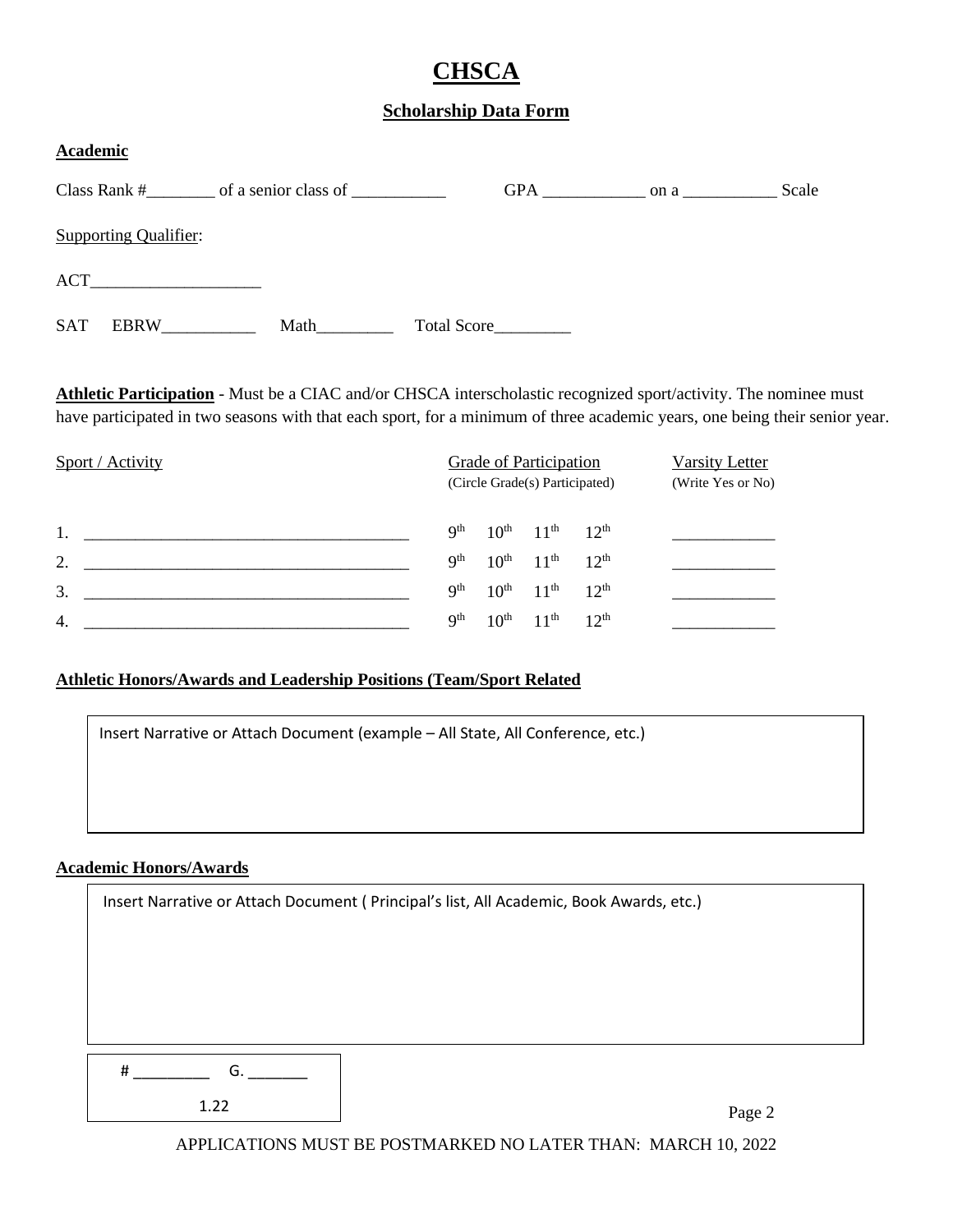# **CHSCA**

#### **Scholarship Data Form**

#### **School Based Co-Curricular Activities/Clubs**

Insert Narrative or Attach Document (Spanish Club, French Club, etc.)

**Community Service - Volunteer/Social Service/Church Related**

Insert Narrative or Attach Document (Community Food Bank, Red Cross volunteer)

| # | G.       |  |
|---|----------|--|
|   | $1 - 22$ |  |

Page 3

APPLICATIONS MUST BE POSTMARKED NO LATER THAN: MARCH 10, 2022